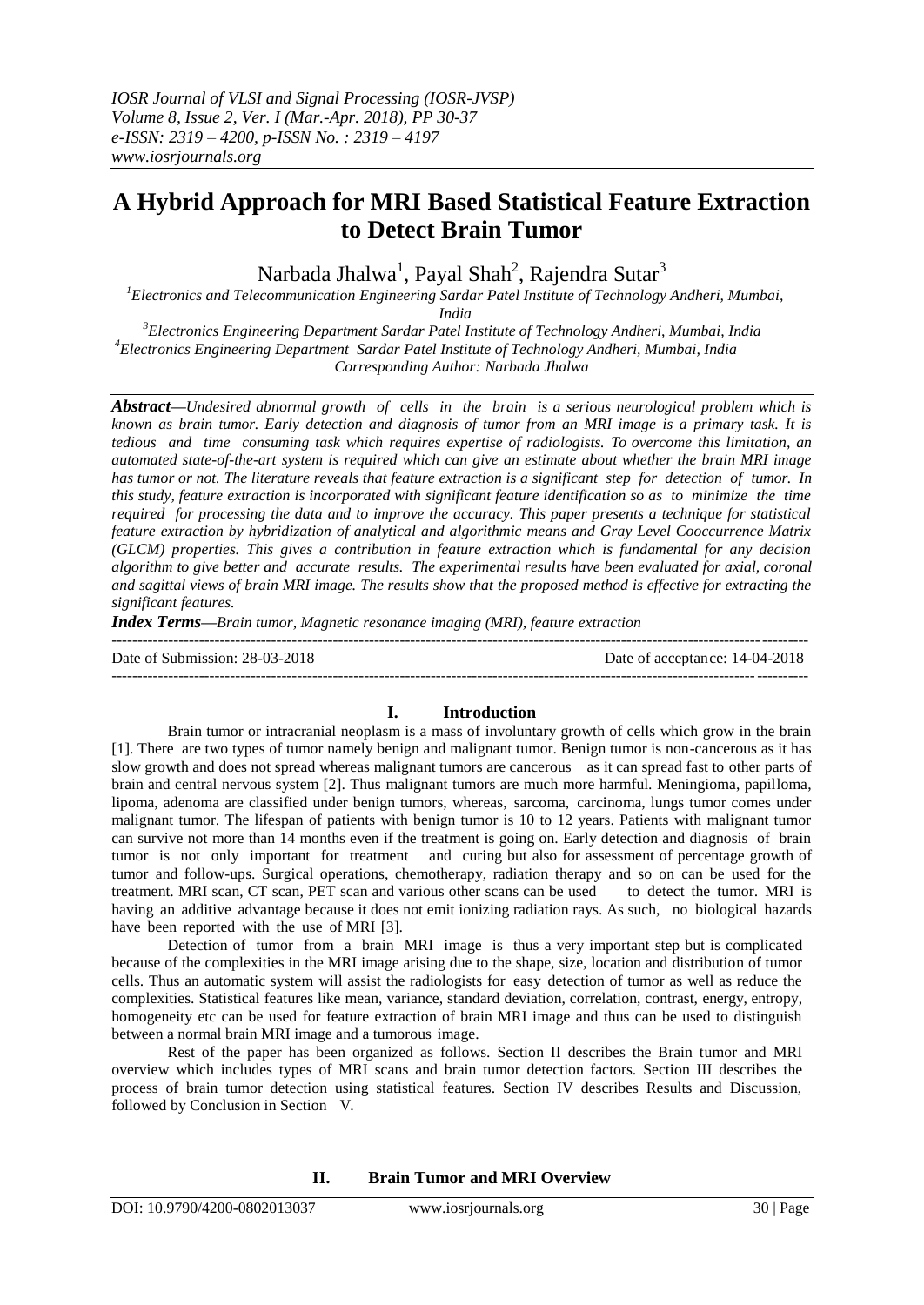### *A. T ypes of MRIscans*

These are T1, T2, Fluid Attenuated Inversion Recovery (FLAIR), Gradient Echo Sequences (GRE), Clinically Isolated Syndrome(CSE), Gradient (allows spatial encoding of MR signal) and so on. Of these, T2 and FLAIR images can detect most of the tumor region as suggested by the doctors. Table 1 gives an overview comparison about the T1, T2 and FLAIR image.

 "Time of Echo (TE) is the time between the delivery of the Radio Frequency (RF) pulse and the receipt of the echo signal". "Repetition Time (TR) is the amount of time between successive pulse sequences applied to the same slice".



**Figure 1**. T1, T2 and FLAIR image sequence of brain MRI

| <b>Tissue</b> | T1-weighted  | T2-weighted  | <b>FLAIR</b> |
|---------------|--------------|--------------|--------------|
| White matter  | Light        | Dark         | Intermediate |
| Grey matter   | Intermediate | Intermediate | Light        |
| CSF           | Dark         | Light        | Dark         |
| Edema         | Dark         | Light        | Light        |
| Tumor         | Dark         | Light        | Light        |

**TABLE 1.** COMPARISON OF MRI SCANS APPEARANCE

Third commonly used sequence is the FLAIR [4]. "The FLAIR sequence is similar to T2 weighted image except that the TE and TR times are very long." By doing so, abnormalities remain bright but normal Cerebrospinal Fluid (CSF) is attenuated and made dark. It is very sensitive to pathology and makes differentiation between CSF and abnormality easier [4].

### *B. Brain tumor detectionfactors*

The important aspects of brain tumor detection are mass effect, signal intensity on T2-weighted images and FLAIR images, the way how it enhances i.e. homogeneous or heterogeneous, whether it is single region or multiple region and location of tumor. MRI scans can have three types of appearances i.e. hypodense, hyperdense and isodense. Hypodense has low density, hyperdense shows high density or high vascularity and isodense has a same density as that of brain. Hence this may create a confusion to detect brain tumor with accuracy. The type of enhancement tells the grade of tumor. The high grade of tumor will enhance more after contrast is given. Table 2 gives comparison of T1 weighted image with T2 weighted image.

| T1-weighted images                                                     | T2-weighted images                                                  |
|------------------------------------------------------------------------|---------------------------------------------------------------------|
| T1-weighted images are<br>produced by using short TE and<br>TR times.  | T2-weighted images are produced<br>by using longer TE and TR times. |
| T1 is longitudinal relaxation time   T2 is transverse relaxation time. |                                                                     |

### **TABLE 2**. COMPARISON OF T1 AND T2 WEIGHTED IMAGE OF BRAIN MRI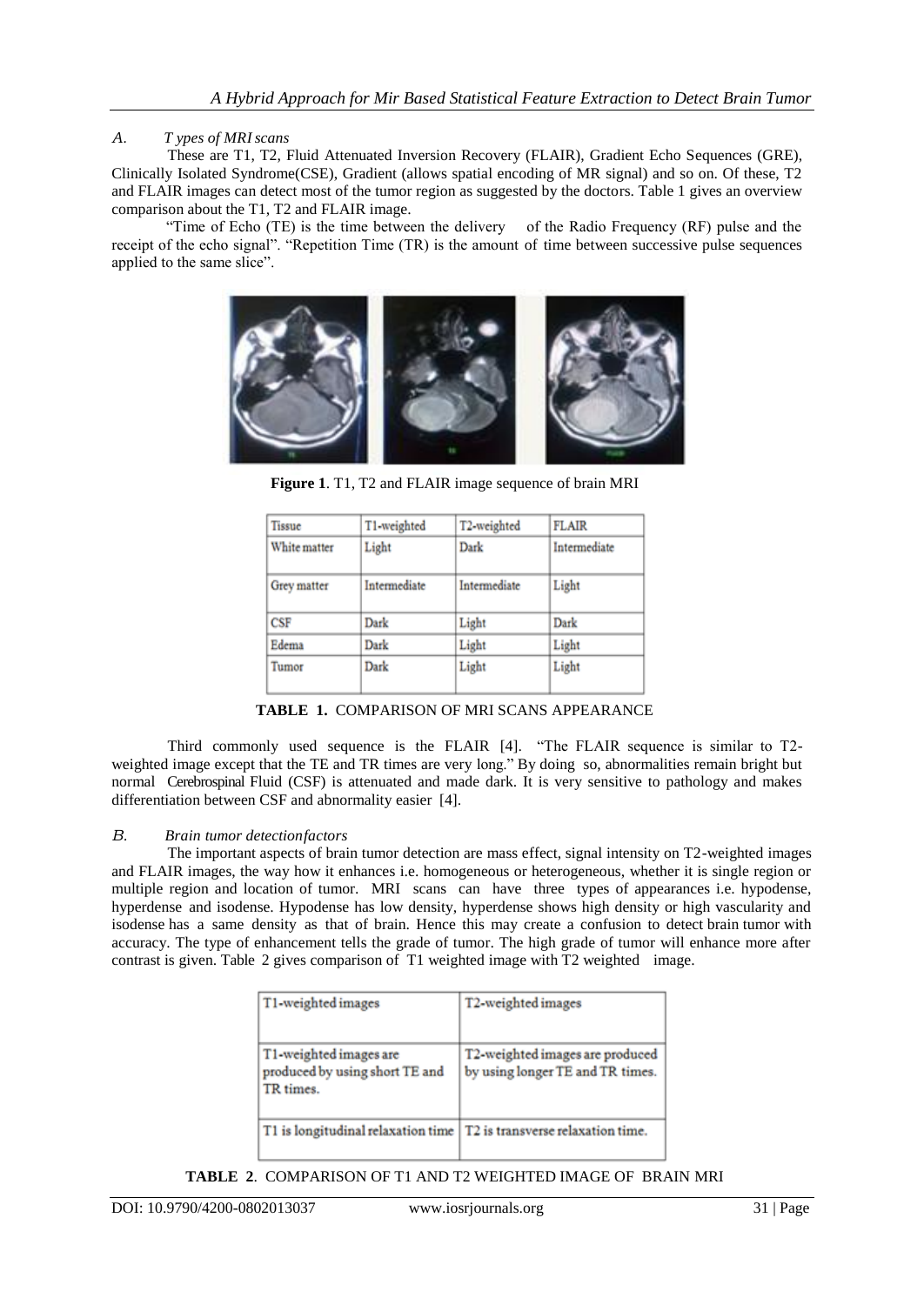### **III. Process of brain tumor detection** *A. Image Preprocessing*

Image preprocessing is a primary task of improving the quality of the MR image to make it available in a suitable form to be further provided for processing the data. In addition to this, it also helps to enhance the quality of image by removing the noise, enhancing some parameters of the image and to make it clear for the visual appearance of the MRI scan [2]. In this paper, contrast enhancement, histogram equalization, adaptive histogram equalization termed as Contrast-Limited adaptive histogram equalization (CLAHE) are the image enhancement techniques applied to improve the quality of the image.

Contrast enhancement technique uses image adjust by mapping the intensity value of the image into grayscale image. It helps to increase the contrast of the output image so that it can become clear to be viewed. Histogram Equalization (HE) is a technique which generates a gray map image by changing the histogram of an image. All the pixel values are redistributed in such a way that pixel values are made as close as possible to the desired histogram. This technique adjusts the intensity of image to enhance contrast [5]. Contrast-Limited adaptive histogram equalization (CLAHE) was initially developed for biomedical applications. CLAHE divides the input image into contextual regions of equal sized blocks. In each region histogram equalization is applied. This helps in enhancing the low contrast images and thus helps in making the hidden features more visible [5]

# *B. Feature extraction*

The characteristic features of the image can provide a helpful hand to the detection of tumor. Feature extraction involves the process of collecting information such as shape, color, texture, gray level, contrast, etc [2]. Texture analysis gives an idea of the image . Moreover, statistical features can be employed to have an overview of the given MRI image.

# *C. Statisticalfeatures*

The pixels or the gray level values of the image gives spatial features and can be used in bio-medical applications to study the image characteristics. Statistical features include mean, variance, standard deviation, entropy, energy, homogeneity, correlation, contrast which are briefly stated as below [1].

 Mean : Mean of an image depends upon the homogeneity of brightness of the MRI image. Mean will have high value if the image is persistently bright [6]. Mean is defined as the sum of all pixel values divided by total number of pixels. It gives the average distribution of the intensity values of an image.

$$
M = (\frac{1}{m x n}) \sum_{x=0}^{m-1} \sum_{y=0}^{n-1} f(x, y)
$$

 Variance : Variance characterizes distribution of calculated gray levels. If there is difference between graylevel values of means then the variance will be increased [6]. Variance gives a measure of how each pixel differ from the mean value. It is given as the average of square of the difference between mean and individual pixel.

Variance = 
$$
(\frac{1}{mxn})\sum_{x=0}^{m-1}\sum_{y=0}^{n-1} (f(x,y) - M)^2
$$

 Standard deviation : Standard deviation defines the difference in set of data values from the mean. It can be expressed as the square root of variance. It is given as follows

$$
SD(\sigma) = \sqrt{\left(\frac{1}{mxn}\right)\sum_{x=0}^{m-1}\sum_{y=0}^{n-1}(f(x,y)-M)^2}
$$

 Entropy : Entropy is used to calculate dissimilarity in MRI image or in the Region of interest (ROI) [6]. Entropy is the statistical measure of randomness that can be used to characterize texture of an image.

$$
Entropy = -\sum_{x=0}^{m-1} \sum_{y=0}^{n-1} f(x, y) \log 2f(x, y)
$$

 Energy : Energy is a portion which claims picture similarity. It mirrors pixel pair replications [6]. Gray level is the fundamental unit of each image. Energy is given as the sum of square of all gray levels or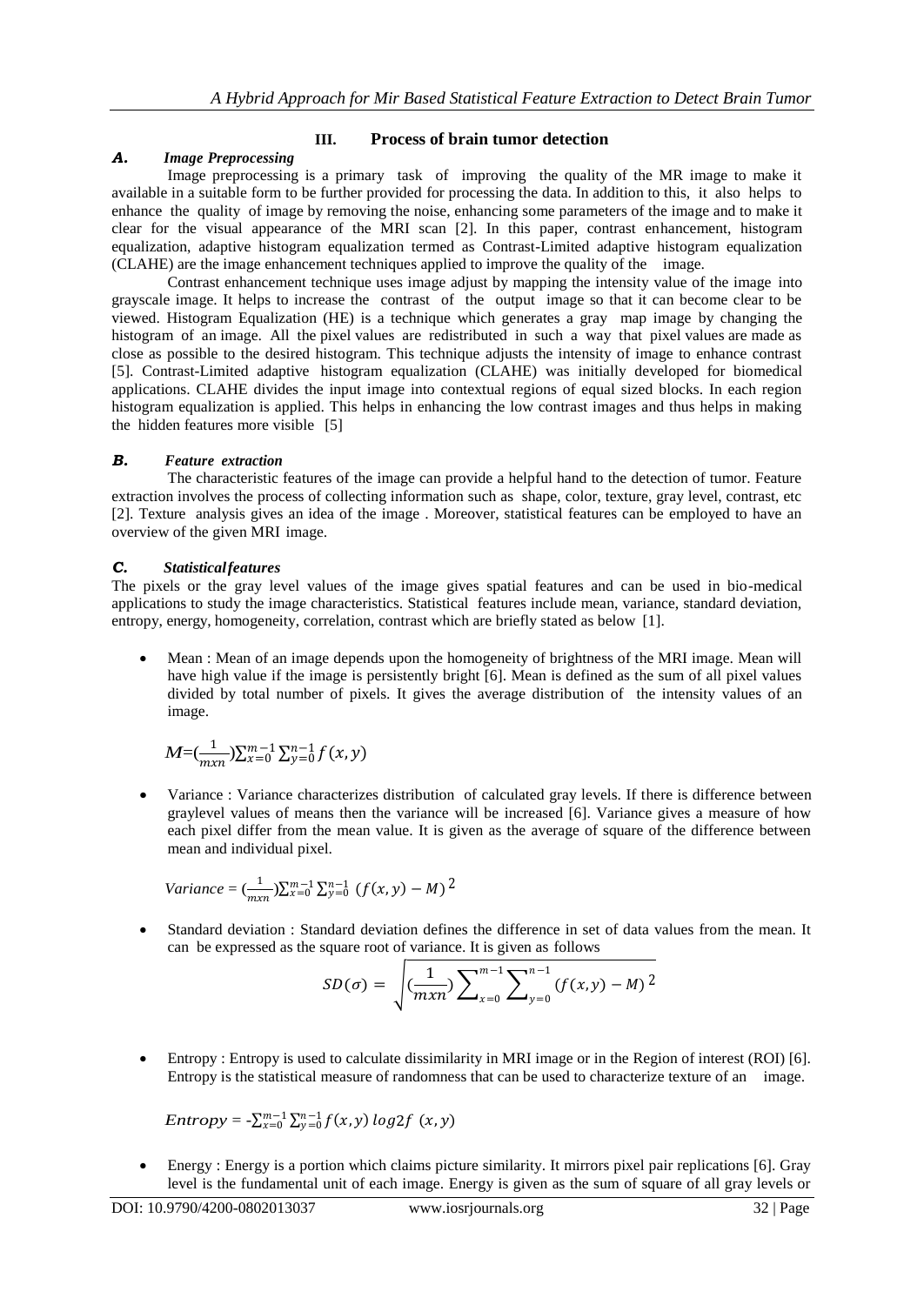the pixel values.

*Energy* =  $\sum_{x=0}^{m-1} \sum_{y=0}^{n-1} f^2(x, y)$ 

 Homogeneity : Homogeneity gives a measure of value that measures the closeness o distribution of elements in the GLCM to the GLCM diagonal.

*Homogeneity* =  $\sum_{x,y} \frac{P(x,y)}{1+y}$  $x,y$ <sub>1+| $x-y$ |</sub>

> Correlation : Correlation gives a value of how a pixel is correlated with its neighbouring pixel throughout the whole image.

$$
Correlation = \frac{\sum_{x=0}^{m-1} \sum_{y=0}^{n-1} (x,y) f(x,y) - MxMy}{\sigma x \sigma y}
$$

• Contrast : Contrast of an image returns the change in the measure of intensity values between a pixel and its neighbouring pixel [1]. If there are many variation in adjacent gray level alterations, it implies high level of dissimilarity [6].

$$
Contrast = \sum_{x=0}^{m-1} \sum_{y=0}^{n-1} (x, y)^2 f(x, y)
$$

Feature extraction methodologies are applied to extract the prominent features from the image that represents the different classes of objects. Feature extraction forms the input to the classifier. The objective behind feature ex traction is reducing the original data by computing certain properties or features which differentiates one input pattern from another [7].

 Extracting features is not only a preliminary step for any decision algorithm, but also, identifying relevant and significant features improves the accuracy of the algorithm and thereby reduces timerequired for processing the data and hence for diagnosis too.

 Mean, variance, standard deviation are intensity based features. Entropy, energy, homogeneity, correlation and contrast are texture based features [7]. Statistical features extraction is done using hybridization of analytical and algorithmic means and GLCM properties. The first order statistical features like mean, variance, standard deviation and entropy are derived using algorithmic and arithmetic means. The second order statistical features comprising of energy, homogeneity, correlation and contrast are extracted using Gray Level Co-occurence Matrix (GLCM). Gray Level Co-occurence Matrix is one of the most widely used image analysis application which can be employed to extract textural features [8]. Feature extraction from medical images can be done by following two steps using this technique. The first step gives GLCM computation. Texture features based on GLCM is calculated in second step [8]. GLCM takes gray levels as input. Hence, the given image is checked for a gray scale image. If it is not, RGB image will be converted into gray scale image to take gray levels as input. Textural findings and analysis helps in assessment and diagnosis of tumor and its stages. The steps given below describe the GLCM algorithm.

Steps to create a set of GLCM and deriving statistics from them :

- 1) Read the image and convert it into a grayscale image if it is not, then display it.
- 2) Since the image consists of varying shapes and sizes which are arranged in horizontal and vertical direction, offset of varying direction and distance needs to be defined.
- 3) Create the GLCMs.
- 4) Derive statistics from GLCMs.
- 5) Read energy, contrast, correlation and homogeneity as a function of offset.

Brain MRI images fed as an input can be of several data type or format such as jpeg, tiff, png and bitmap. The algorithm implemented in matlab allows to use any kind of image format, hence is an advantage which saves time to convert an image to the required data type. This has been tested with jpeg, tiff, png and bitmap type of images.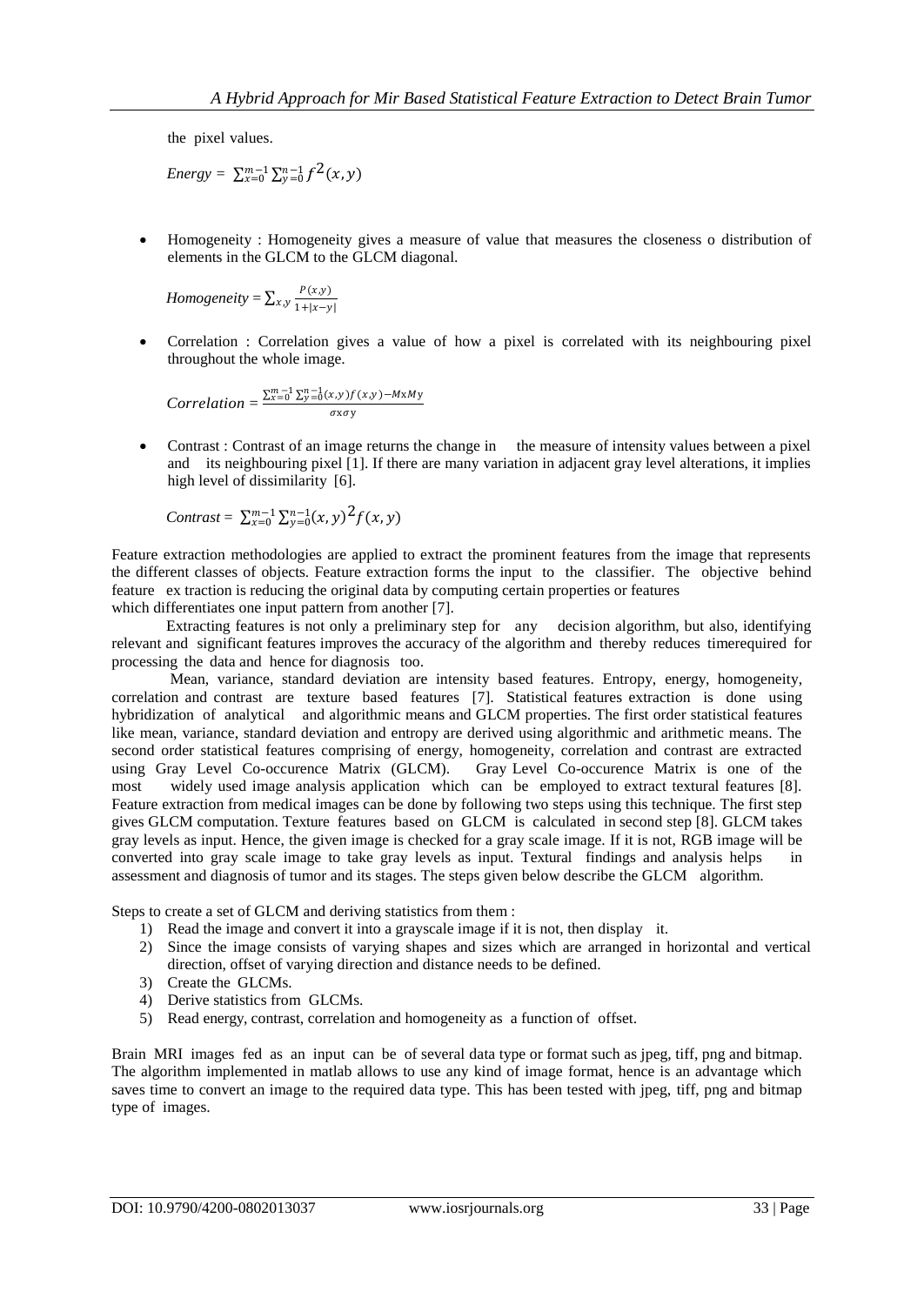### **IV. Results andDiscussion**

The statistical features can be extracted using the above mentioned formulae and implementation is done using MAT LAB R2017a. Figure 2. is an MRI scan (T2 axial view) of brain. Tables 3, 4 and 5 give an overview comparison of the extracted features for axial, coronal and sagittal view of brain MRI respectively.





Tumor MRI scan Normal brain MRI Figure 2. Tumor image and normal image (axial view)

| No.            | Feature                   | Range for<br>Tumor<br>$(min - max)$ | Range for<br>normal<br>$(min - max)$ |
|----------------|---------------------------|-------------------------------------|--------------------------------------|
| 1              | Mean                      | $73.10 - 100.20$                    | $45.06 - 54.58$                      |
| $\overline{2}$ | Variance                  | $74.09 - 114.46$                    | $78.52 - 93.22$                      |
| 3              | <b>Standard deviation</b> | $8.60 - 10.69$                      | $8.86 - 9.65$                        |
| 4              | Energy                    | $0.19 - 0.14$                       | $0.21 - 0.38$                        |
| 5              | Entropy                   | $7.30 - 7.50$                       | $5.87 - 6.66$                        |
| 6              | Homogeneity               | $0.94 - 0.88$                       | $0.47 - 0.90$                        |
| 7              | Contrast                  | $0.11 - 0.46$                       | $0.44 - 0.47$                        |
| 8              | Correlation               | $0.98 - 0.94$                       | $0.89 - 0.93$                        |

**TABLE 3.** COMPARISON OF FEATURES OF TUMOR IMAGE AND NORMAL IMAGE (AXIAL VIEW)





**Figure 3.** Tumor image and normal image (coronal view)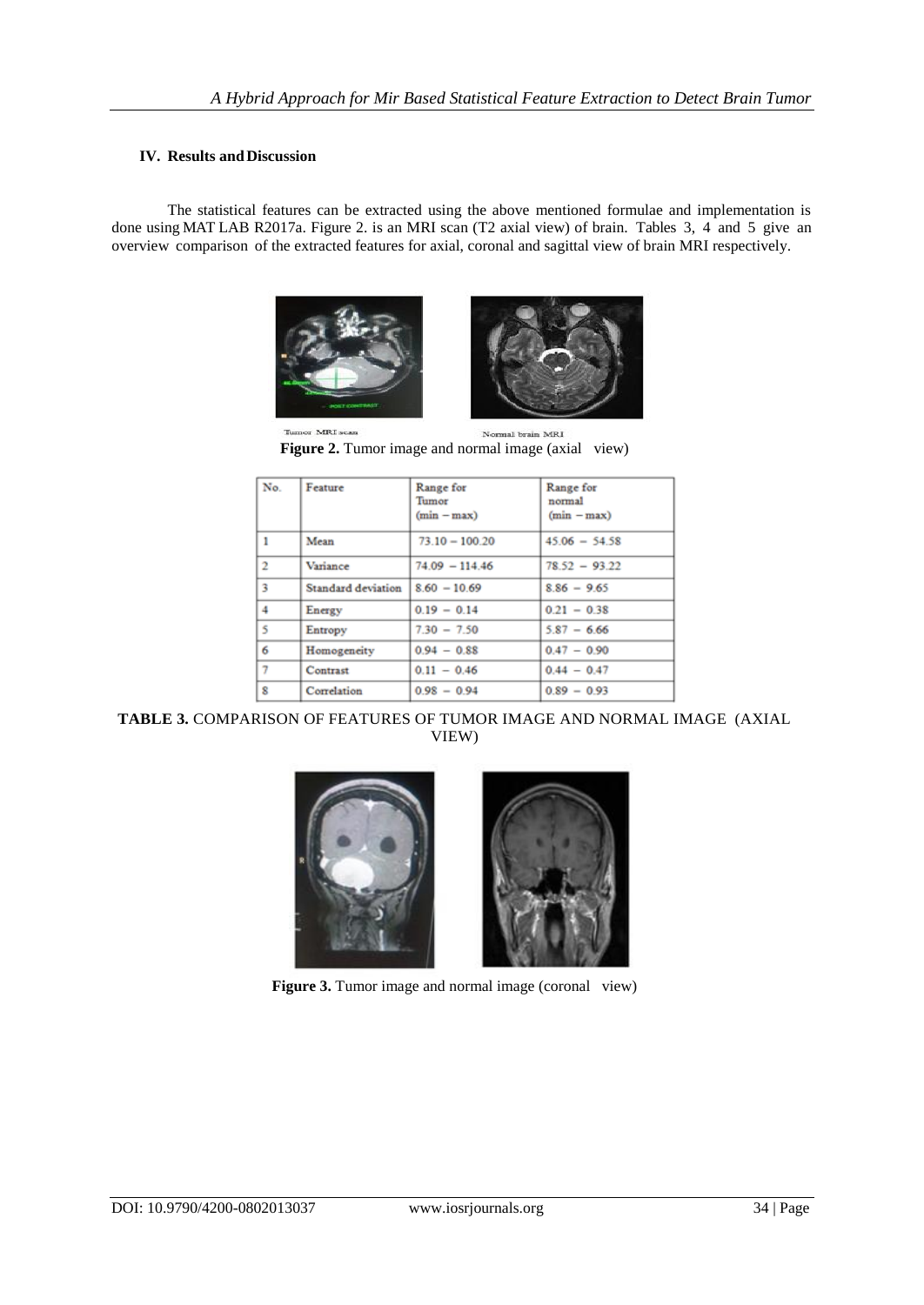| No. | Feature            | Range for Tumor<br>$(min - max)$ | Range for normal<br>$(min - max)$ |
|-----|--------------------|----------------------------------|-----------------------------------|
| ı   | Mean               | $99.81 - 108.80$                 | $32.27 - 63.59$                   |
| 2   | Variance           | $98.92 - 117.39$                 | $105.50 - 107.22$                 |
| 3   | Standard deviation | $9.94 - 10.83$                   | $10.24 - 10.35$                   |
| 4   | Energy             | $0.09 - 0.11$                    | $0.17 - 0.33$                     |
| 5   | Entropy            | $7.58 - 7.63$                    | $5.28 - 6.96$                     |
| 6   | Homogeneity        | $0.72 - 0.85$                    | $0.90 - 0.94$                     |
| 7   | Contrast           | $0.50 - 1.74$                    | $0.11 - 0.20$                     |
| 8   | Correlation        | $0.81 - 0.93$                    | $0.91 - 0.94$                     |

**TABLE 4.** COMPARISON OF FEATURES OF TUMOR IMAGE AND NORMAL IMAGE (CORONAL VIEW)



**Figure 4.** Tumor and normal image (sagittal view)

| No.            | Feature            | Range for Tumor<br>$(min - max)$ | Range for normal<br>$(min - max)$ |
|----------------|--------------------|----------------------------------|-----------------------------------|
| 1              | Mean               | $99.81 - 108.80$                 | $32.27 - 63.59$                   |
| $\overline{2}$ | Variance           | $98.92 - 117.39$                 | $105.50 - 107.22$                 |
| 3              | Standard deviation | $9.94 - 10.83$                   | $10.24 - 10.35$                   |
| 4              | Energy             | $0.09 - 0.11$                    | $0.17 - 0.33$                     |
| 5              | Entropy            | $7.58 - 7.63$                    | $5.28 - 6.96$                     |
| 6              | Homogeneity        | $0.72 - 0.85$                    | $0.90 - 0.94$                     |
| 7              | Contrast           | $0.50 - 1.74$                    | $0.11 - 0.20$                     |
| 8              | Correlation        | $0.81 - 0.93$                    | $0.91 - 0.94$                     |

**TABLE 5.** COMPARISON OF FEATURES OF TUMOR IMAGE AND NORMAL IMAGE (SAGITTAL VIEW)

Figure 5. shows a comparison of the features mean, energy and entropy of a tumor and normal image (axial view) in the form of a bar graph. Figures 6, 7 and 8 resembles the investigation of mean, energy and entropy of a tumor and a normal brain MR image in axial view respectively.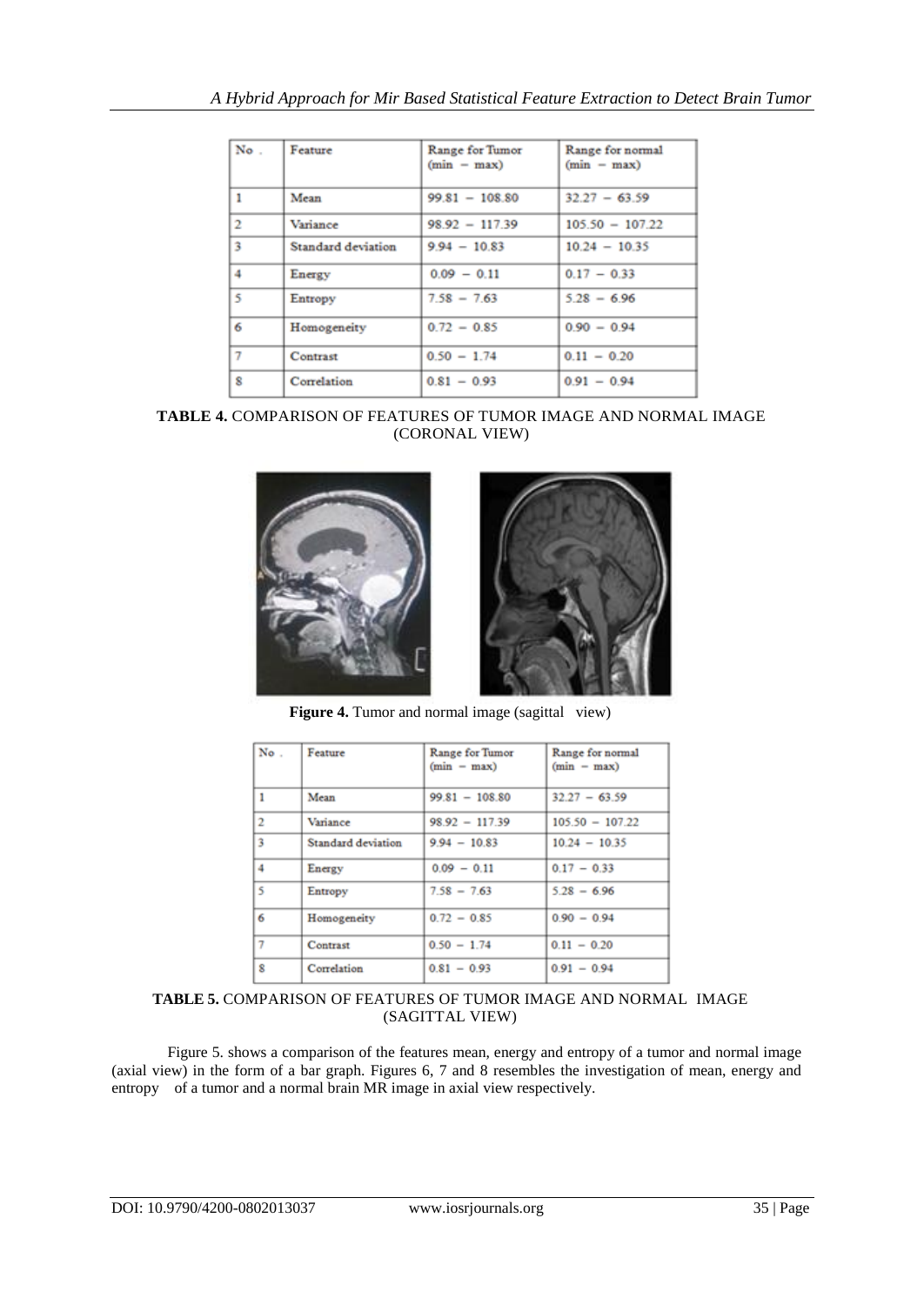

**Figure 5.** Comparison of features of tumor image and normal image axial view (bar graph)



**Figure 6.** Comparison of mean of tumor image and normal image axial view (pie chart)



**Figure 7.** Comparison of energy of tumor image and normal image axial view (pie chart)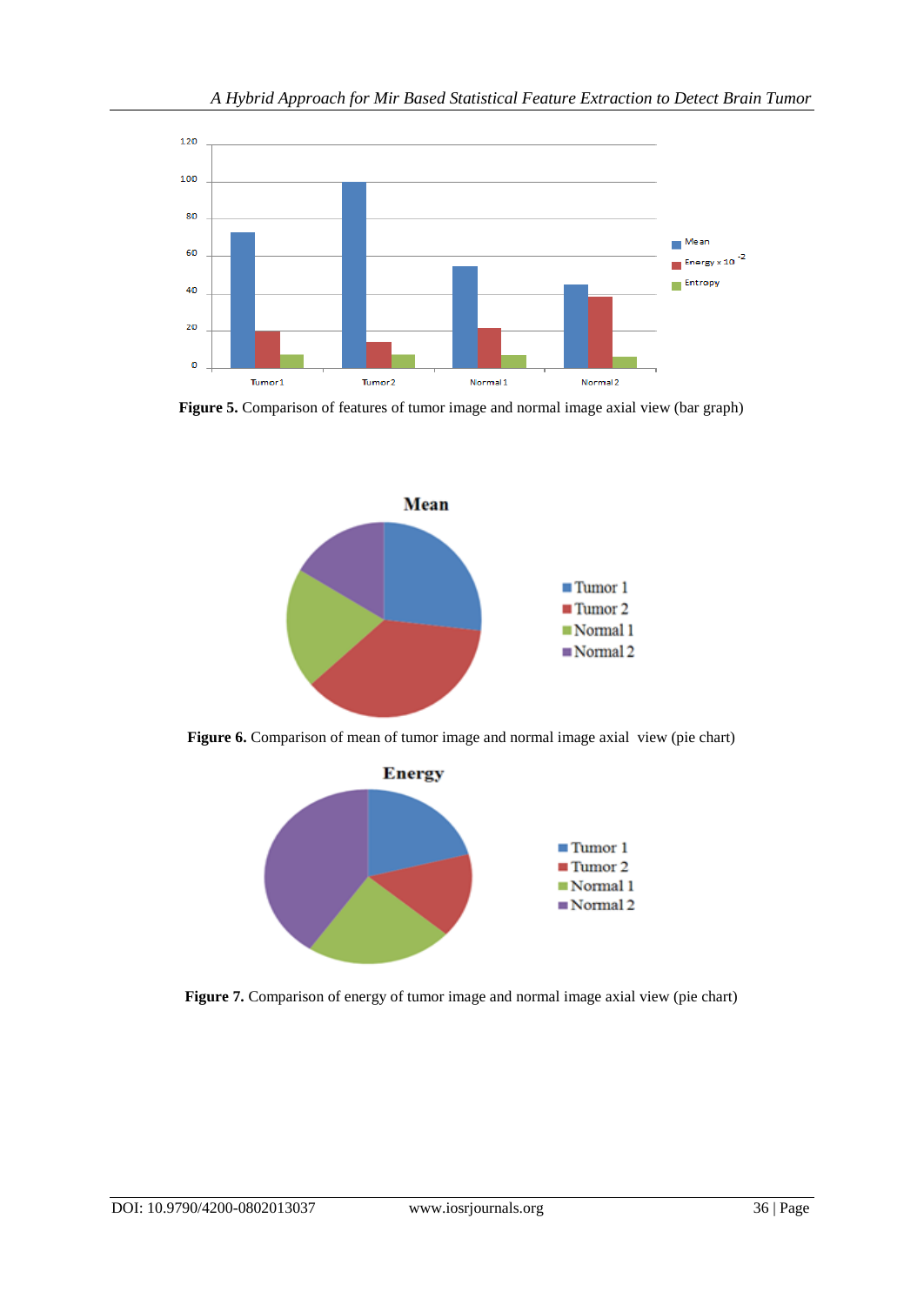

**Figure 8**. Comparison of entropy of tumor image and normal image axial view (pie chart)

 This paper thus gives a comprehensive overview of the features for normal brain image and a tumor image for axial view, coronal view and sagittal view using T2 MRI scan images. Figure 6, 7 and 8 shows the pictorial view of mean, energy and entropy of tumor image and normal image. As seen from the bar graph in figure 5, mean of normal image varies from range 45 to 54 whereas for a tumor image, it is above 70 for axial view. Energy for tumor image is in range 0.14 to 0.2 whereas for normal image it is above 0.2. Mean for coronal view of tumor image is above 90, whereas for normal it is 32 to 63. Mean for sagittal view is above 90 for tumor image and for normal it is 32 to 63. Note that, all the tumor images taken in this study were of the case Meningioma tumor.

#### **V. Conclusion**

In this paper, we propose a hybrid technique for feature extraction by analytical and algorithmic means and GLCM properties to learn features from tumor image and normal image of brain MRI. The results have been evaluated for axial, coronal and sagittal view of brain MRI. Statistical features for considered for feature extraction which gives an investigation of a normal image and image containing tumor. Software used is MATLAB R2017a. The algorithm has been tested via extensive experiments and prove relevant for significant feature extraction.

### **Acknowledgments**

The authors would like to thank the doctors from Saifee hospital for providing images. We thank radiologists from Nutek medical care to give us information about brain MRI and tumor as well as for the knowledge of the same.

#### **References**

- [1] Brijesha D. Rao and Mukesh M. Goswami, "A Comprehensive Study of Features used for Brian Tumor Detection and Segmentation from MR Image," International Conference on Innovations in Power and Advanced Computing Technologies [i-PACT2017]
- [2] Nilesh Bhaskarrao Bahadure, Arun Kumar Ray, and Har Pal Thethi "Image Analysis for MRI Based Brain Tumor Detection and Feature Extraction Using Biologically Inspired BWT and SVM", International Journal of Biomedical Imaging vol. 2017 (2017), Article ID 9749108, 12 pages
- [3] [https://www.d](http://www.diffen.com/difference/CT)i[ffen.com/difference/CT](http://www.diffen.com/difference/CT) Scan vs MRI
- [4] [http://casemed.case.edu/clerkships/neurology/Web%20Neurorad/MRI%](http://casemed.case.edu/clerkships/neurology/Web%20Neurorad/MRI%25) 20Basics.htm
- [5] S. Lal and M. Chandra, "Efficient algorithm for contrast enhancement of natural images, International Arab Journal of Information Technol- ogy, vol. 11, no. 1, pp. 95102, 2014.
- [6] ailash D. Kharat, Vikul J. Pawar and Suraj R. Pardeshi, "Feature Extraction and selection from MRI Images for the brain tumor classi- fication," International Conference on Communication and Electronics Systems(ICCES), 2016
- [7] V. P. Gladis Pushpa Rathi and S.Palani, "Brain tumor mriimage classification with feature selection and extraction using linear discriminant analysis," International Journal of Information Sciences and Techniques (IJIST) vol.2, no.4, July 2012
- [8] R. M. Haralick, K. Shanmugam, and I. Dinstein, "Textural features for image classification, IEEE Transactions on Systems, Man and Cybernetics, vol. 3, no. 6, pp. 610621, 1973.
- [9] Y. Huang and L. C. Parra, "Fully automated whole-head segmentation with improved smoothness and continuity, with theory reviewed, PLoS ONE, vol. 10, no. 5, pp. 134, May 2015.
- [10] N. Zayed and H. A. Elnemr, "Statistical analysis of haralick texture features to discriminate lung abnormalities, International Journal of Biomedical Imaging, vol. 2015, pp. 17, September 2015.
- [11] A. Chaddad, "Automated feature extraction in brain tumor by mag- netic resonance imaging using gaussian mixture models, International Journal of Biomedical Imaging, vol. 2015, pp. 111, April 2015.
- [12] Shruti Shukla, Ashish Lakhmani, and Ambuj Kumar Agarwal, "Ap- proaches of Artificial Intelligence in Biomedical Image Processing," *International Conference on Advances in Computing, Communication and Automation(ICACCA)(Spring)*, 2016
- [13] Y. Kong, Y. Deng, and Q. Dai, "Discriminative clustering and feature selection for brain MRI segmentation, '*IEEE Signal Processing Letters*, vol. 22, no. 5, pp. 573577, 2015.
- [14] J. Sachdeva, V. Kumar, I. Gupta, N. Khandelwal, and C. K. Ahuja, "Segmentation, feature extraction, and multiclass brain tumor classifi- cation, Journal of Digital Imaging, vol. 26, no. 6, pp. 11411150, 2013.
- [15] Schmidt, Mark, et al. "Segmenting brain tumors using alignment- based features," Machine Learning and Applications, 2005.